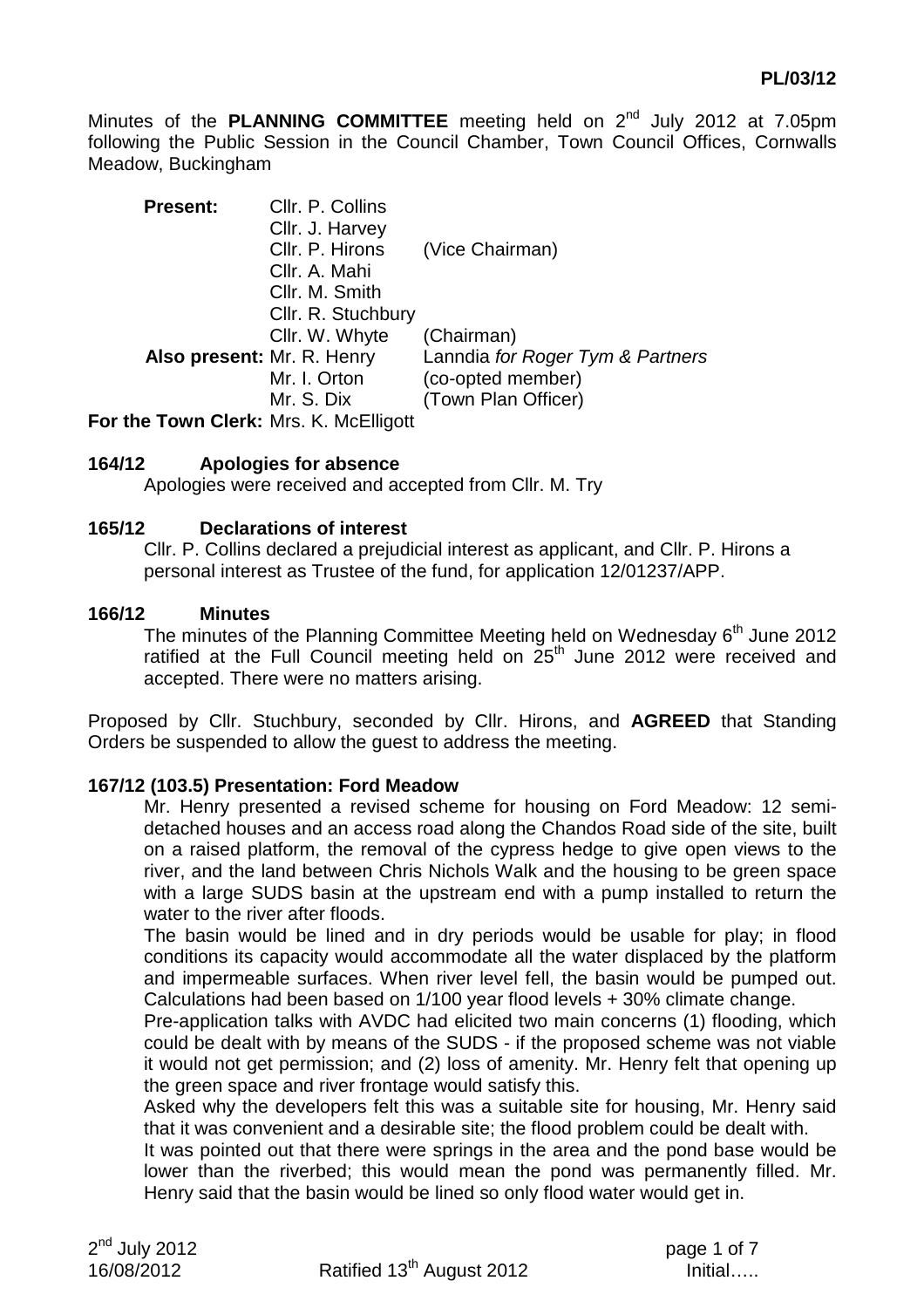Members also said that the scheme would meet opposition from residents; that the SUDS would not prevent water from entering the gardens behind the development because the park would flood and water would be forced into the gardens by the 'island' platform for the houses. Would there be any financial compensation for Chandos Road residents if this happened? Mr. Henry said that the SUDS was calculated to accommodate a 1/100 year flood level.

The red line site boundary included the access from Ford Street; this was not according to the Council's understanding of the land ownership. Mr. Henry said they had Right of Access.

Concern was expressed at the likelihood of the pond area collecting unsightly rubbish, the frequency of maintenance of the integrity of the pond liner and a pump that might be unused for long periods, and of the green space. Mr. Henry said that a bond would be lodged with AVDC for maintenance and it was expected that AVDC or the Town Council would take on the land and maintain it.

He also confirmed that similar SUDS schemes were in operation, effectively, elsewhere. The Flood and Water Management Act laid down who would look after such schemes, and the main river was the responsibility of the Environment Agency. As to increasing flood risk by building on the flood plain, there would be porous paving on the shared access, and surface run-off would be equivalent to that of the green field.

Asked directly if his company would be confident enough to put in place flood insurance for the existing housing, and whether the developer had contacted insurance companies to see whether the new housing would be insurable, Mr. Henry reiterated that the technical solution would be adequate to prevent harm, they would ask in due course but the houses would be built to NHRBC standards.

A desktop geotechnical study had been carried out and no problems found. Trial pits would be sunk for proof if the scheme went ahead.

There would be a flood alarm system for residents, though it was pointed out that the houses would become an island in 1/25 year flood conditions, with the nearest dry land some distance up Ford Street.

Mr. Henry was thanked for attending and left the meeting, together with the members of the public who had stayed on after the Public Session.

Proposed by Cllr. Stuchbury, seconded by Cllr. Mahi, and **AGREED** that Standing Orders be reinstated.

### **168/12 Vale of Aylesbury Plan**

168.1 Due diligence in Neighbourhood Planning

Members discussed Mr. Dix's recommendations. Recommendation 1.

Advice point 4 "All meetings should be informal (i.e. not a public parish meeting)": concern was expressed about the public perception of meetings held in private; nevertheless when the time came to approach landowners or developers (as opposed to developers approaching the Committee requesting the opportunity to make a presentation about a particular site) it was agreed that a separate meeting would be more suitable. An informal register of such meetings could be kept and the notes of the meeting could be circulated to the Committee but remain confidential. Mr. Dix would check with AVDC if this was acceptable and the Town Clerk's advice sought.

### Recommendation 2.

Members welcomed the Buckingham Society's formation of a subgroup on the Neighbourhood Plan, with Mr. Wilkins as leader, confirming Mr. Orton as liaison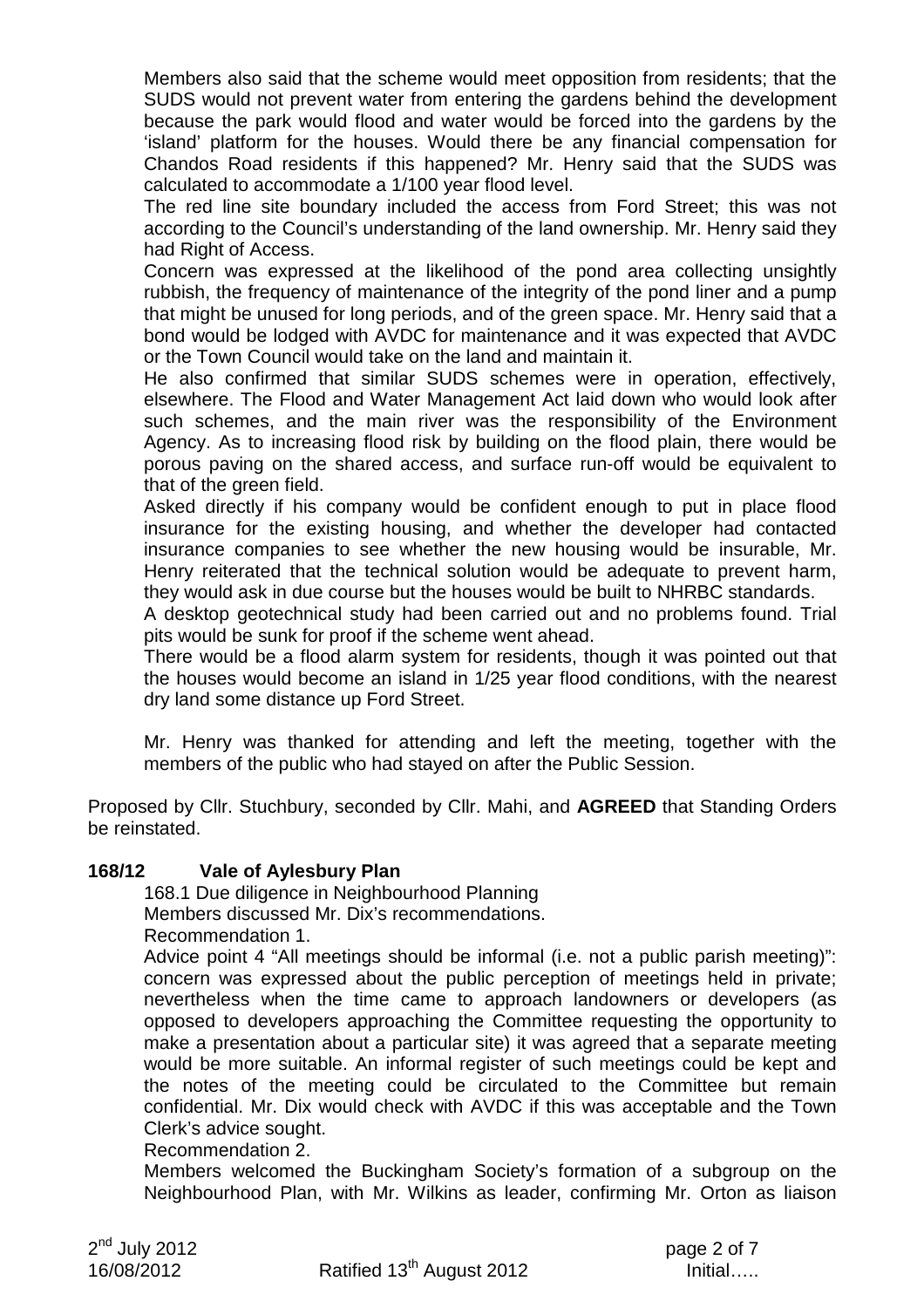between the Committee and the subgroup. Some concern was expressed about Society members with vested interests portraying their views as those of the Society, Councillors pointing out that they had to list all their interests publicly. The Committee was assured that views expressed by the Society would be agreed by its members; equally, other organisations in the town would also be encouraged to offer feedback.

Members were grateful to the Society for raising awareness of the Plan. The Town Council were issuing regular press releases and featuring the Plan in the Newsletter, and Mr. Dix could send out regular updates via his contact lists of stakeholders and other group.

Mr. Orton added that the Society would be making its own response, and also working on other aspects such as the V&D Statement.

Members confirmed the Minute  $(36/12)$  of the 14<sup>th</sup> May meeting.

168.2 Hand-out from the 19/06/12 'frontrunner forum'.

Q2: the "parish level SHLAA" was queried; Mr. Dix said that this could be based on the Buckingham part of the District-wide SHLAA drawn up by AVDC. Concern was expressed that the Town Council had not been consulted on this, which was based on that done for the Core Strategy, much criticised by the Town Council at the time, and now reactivated. **ACTION TOWN PLAN OFFICER**  Q3: Mr. Dix confirmed that letters had been sent to Gawcott and Maids Moreton as

agreed.

Members agreed to take Agenda 5.4 before 5.3.

168.3 To receive for information a letter from AVDC

Members found the vague phrase "in due course" applied to arranging future stakeholder forums insulting to a council with front-runner status and the lack of any indication of why the VoA Plan was being revised perplexing. The Clerk was asked to draft a letter asking for clarification, to be authorised by the Chairman, to be sent to Mr. Byrne. **ACTION THE CLERK/THE CHAIRMAN**  168.4 To receive comments received during SA Scoping Report consultation and

agree appropriate responses

The responses were those up to the previous Monday; others had been received since, notably from English Heritage. These would be circulated for the next meeting. **ACTION TOWN PLAN OFFICER** 

Members discussed the comments in detail and **AGREED** that any non-urgent business for the next meeting be postponed so that full attention could be given to the Report after the consultation period had finished.

Mr. Dix left the meeting.

Agenda order was resumed

## **169/12 Action Reports**

169.1 Action reports as per the circulated list.

- (97/12) Windsor Park signs; Clerk to chase a reply. **ACTION THE CLERK**
	- Both North Ward Members had responded and were willing to supply the list. A response from Mr. Dales received that day was noted.
- 169.2 (940.2) To discuss and agree a date for the lecture by Mr. Green (after  $13<sup>th</sup>$ August). Members agreed  $6<sup>th</sup>$  September, in the small hall at the Community Centre. **ACTION THE CLERK**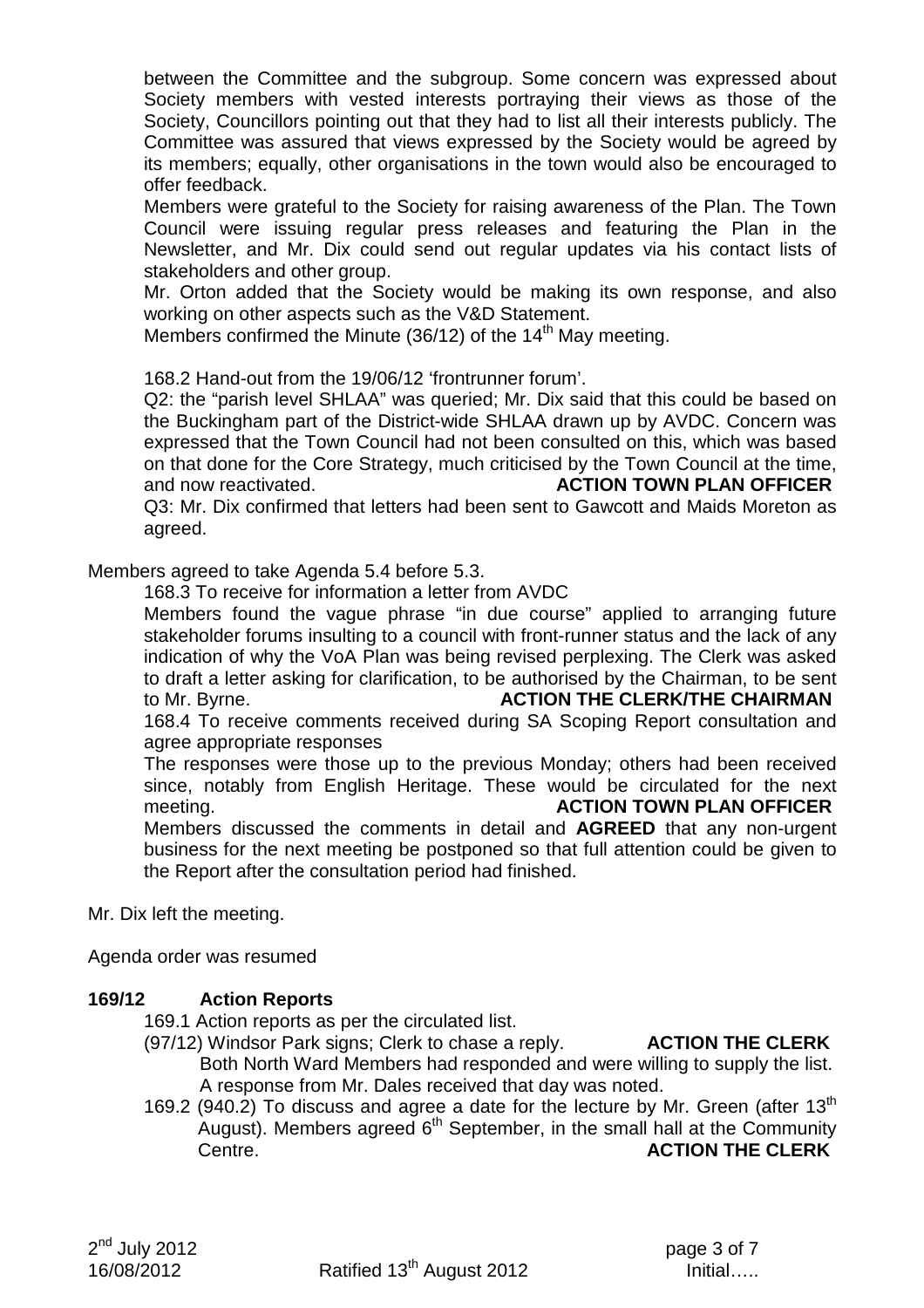# **170/12 Planning Applications**

Members were advised that the application documents indicated this work was completed in December.

#### **12/00228/APP NOTED**

19 Foxglove Close Conversion of garage into residential use Members felt the application should not have been validated given the quality of the documents supplied.

### **12/00921/APP SUPPORT**

3 Foscott Way Rear conservatory

### **12/01044/APP SUPPORT**

Former TocH building *[also known as Little Barn, 6c West Street]* Insertion of №.2 Dormer windows and two roof lights

## **12/01058/ADP OPPOSE**

Land to South of A421 and East of A413 (Lace Hill)

Approval of reserved matters pursuant to outline permission 09/01035/AOP – for site infrastructure including the creation of detention basin, pumping station, roads, sewer routes, landscaping and ancillary works

Amendment to 11/01961/ADP involving realignment of access road

Members felt that this was significant change for no apparent reason, leaving a smaller area south of the road which would be difficult to incorporate efficiently into the employment area, possibly rendering it unviable for such use. The redesign also resulted in an awkward road shape which did not allow two vehicles to pass, a major difficulty on a road which might ultimately be expected to carry commercial vehicles as well as domestic traffic. The footpath and bridleway had not been considered.

It was also noted that the applicants were consultants and not any of the developer firms.

## **12/01146/APP OPPOSE**

Garden House, Castle Street, MK18 1BS Change of use of garage to office

Members deplored the loss of parking in the town centre, the change of use, the lack of indication of whether parking for the office tenant was to be on the forecourt and if so, a safe access to the office door, and the specification of plastic windows in the Conservation Area.

## **12/01149/APP OPPOSE**

Land adj. 1 Burleigh Piece, MK18 7BA Erection of two storey detached dwelling

Members opposed on the grounds of overdevelopment of the plot and an additional access across the footway.

## **12/01198/APP NOTED**

Land adj. Flat 1, Barham Lodge, Nelson Street, MK18 1GS Installation of one BT DSLAM telecommunications equipment cabinet (retrospective) Members noted that, though this was a retrospective application, the documents did not show the cabinet as built; they showed a cabinet adjacent to the existing one,

 $16/08/2012$  Ratified 13<sup>th</sup> August 2012 **Initial**…..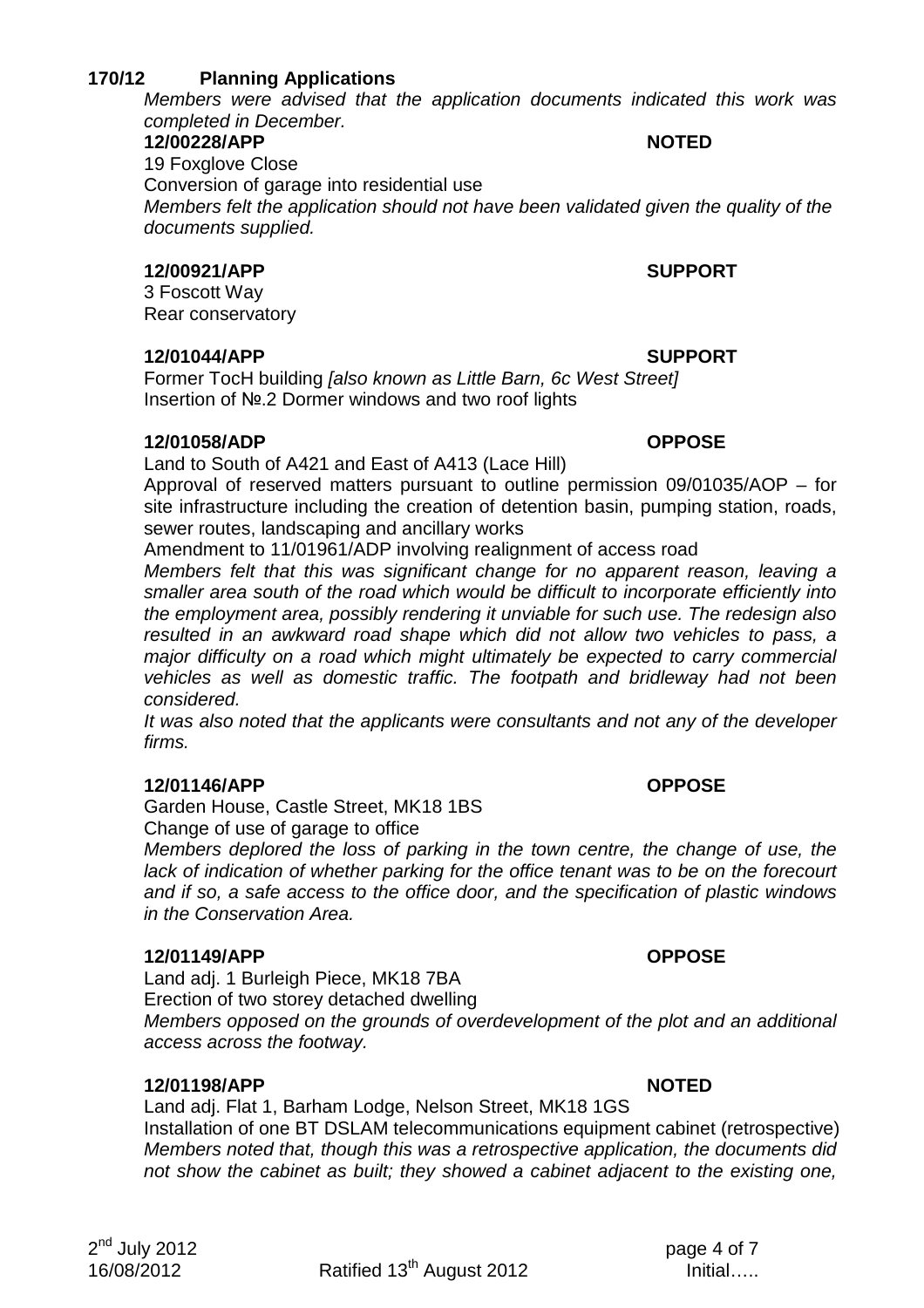as per the previous application which they supported. It was felt that a retrospective application could reasonably be expected to show reality.

Cllr. Collins left the Chamber.

### **12/01237/APP SUPPORT**

5 Chandos Close, MK18 1AW Single storey front extension

Cllr. Collins returned to the Chamber.

#### **12/01261/APP OPPOSE**

40 Aris Way, MK18 1FW Front ground floor extension Members opposed on the grounds of effect of a significant forward extension on the street scene, overdevelopment, and inappropriate roof design.

### **12/01272/APP OPPOSE**

Land to rear of 23 Church Street Variation of Condition No.10 amendment to Parking Layout Members considered that the parking places were unusable without manoeuvring space and would lead to them not being used and consequent on-street parking.

#### **12/01378/APP SUPPORT**

34 Aris Way Conversion of garage into residential accommodation

The following Minor Amendments had been received, for information only:

12/00160/ADP & 12/00394/ADP Lace Hill Phase 1L

Minor Amendments: revised layout of the school site

Members' opinion was that, as a greenfield site, the area could have been much better planned. Accessibility to the public pitches and pavilion was still via the school premises; coaches would decant children into the roadway in the absence of a path, and would still have to leave via the entrance road as the road shape to the exit access was unsuitable. There were no pathways for pedestrians or cyclists into the public area or at either access. The school's orientation and footprint had been changed for no discernible reason.

Comments would be sent to both AVDC & BCC despite these being labelled Minor Amendments.

# **171/12 Planning Decisions**

### **Approved**

| 12/00703/ATC Nelson Court island               | Fell 1 willow                                | Support |
|------------------------------------------------|----------------------------------------------|---------|
| 12/00706/ATP Holloway Spinney Fell 2 ash trees |                                              | Support |
| 12/00707/ATP Maids Moreton Ave.                | Works to trees                               | Support |
| 12/00821/ATP Maids Moreton Ave.                | Prop. 5 year management plan                 | Support |
| & Holloway Spinney                             |                                              |         |
| 12/00842/APP 15 Squirrels Way                  | 1 <sup>st</sup> fl. ext'n on existing garage | Support |
| 12/00848/APP 66 Moorhen Way                    | Single storey rear extension                 | Support |
| 12/00853/AAD BP station, Stratford Rd.         | Change to existing signage                   | Support |
| 12/00818/APP 8 Mitre Street                    | two storey rear extensions                   | Support |
| 12/00857/APP 1 de Clare Court                  | Cantilevered roof ext'n (retrosp.)           | Noted   |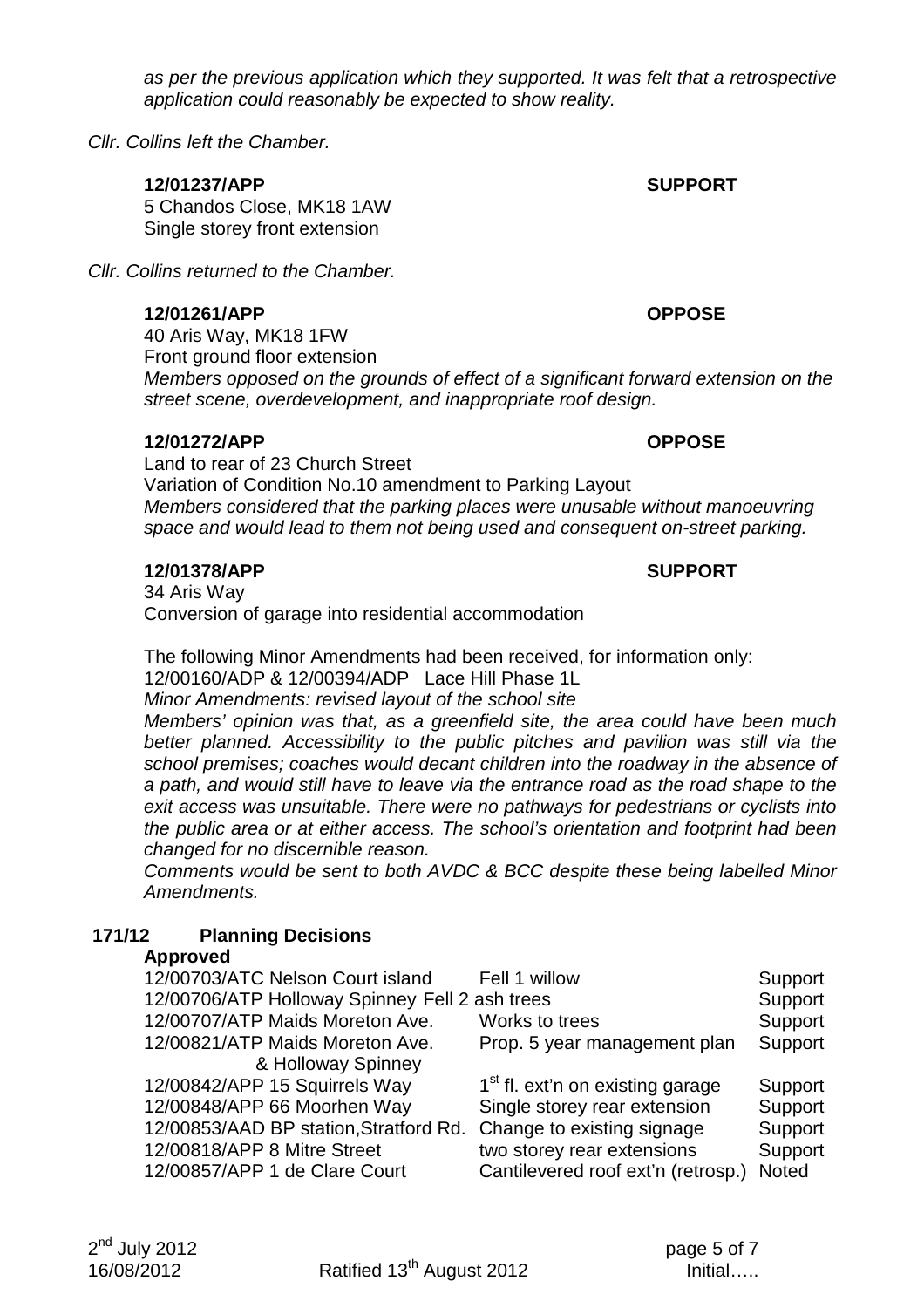**Planning permission not required** 

12/00694/APP 3 Fleet Close Installation of window on side of house **Support** 

**No objection** 

12/01155/ACC (CC/07/12)

The Buckingham School Various alterations & landscaping Support

**Withdrawn** 

12/00660/APP 78 Moorhen Way Raising of ridge level + front & rear dormers **Oppose** 

### **Planning Appeal For Members' information only:**

Parish of Maids Moreton AVDC refused: applicant appealed. Inspector has allowed the appeal.

11/01052/APP Buckingham Arms Ch/ use from public house  $\rightarrow$  residential

Noted.

## **172/12 Reports to Development Control**

Reports had been received for the following applications, and are available in the office 12/00691/APP Fleece Yard Application to extend the time limit of 08/02572/APP 12/00693/ALB Fleece Yard Application to extend the time limit of 08/02571/ALB 12/00725/APP 19 Gifford Pl. Two storey front extension 12/00797/APP 63 Western Ave. Variation of condition 4 of 96/01375/APP, to use unit as a separate unit of accommodation

12/00940/APP 4 Cornwalls Cen. Ch/use A1 shop unit to A3 restaurant/café

Noted.

## **173/12 Enforcement**

173.1 To receive the updated list

173.2 To receive the May Enforcement Bulletin

173.3 (12/00219/CON3) To receive a response on the Bourton Road site

173.4 To report any alleged breaches

The Clerk was asked to report the Costa Coffee projecting sign on the White Hart, a listed building. **ACTION THE CLERK**

## **174/12 Transport**

174.1 DEFRA Consultation: Public Rights of Way

Members declined to respond. Nothing in the document would have a direct impact on Buckingham.

174.2 Notes of the meeting on cycle facilities held on  $14<sup>th</sup>$  May 2012.<br>The proposed meeting would be arranged. **ACTION THE CLERK** 

The proposed meeting would be arranged.

174.3 Notes made at the public transport meeting held on Thursday 21<sup>st</sup> June 2012. Members noted that no mention had been made previously of financial support from the Town Council, nor had there been any sort of consultation before the changes were introduced. They elected to wait for the official Minutes before making comment.